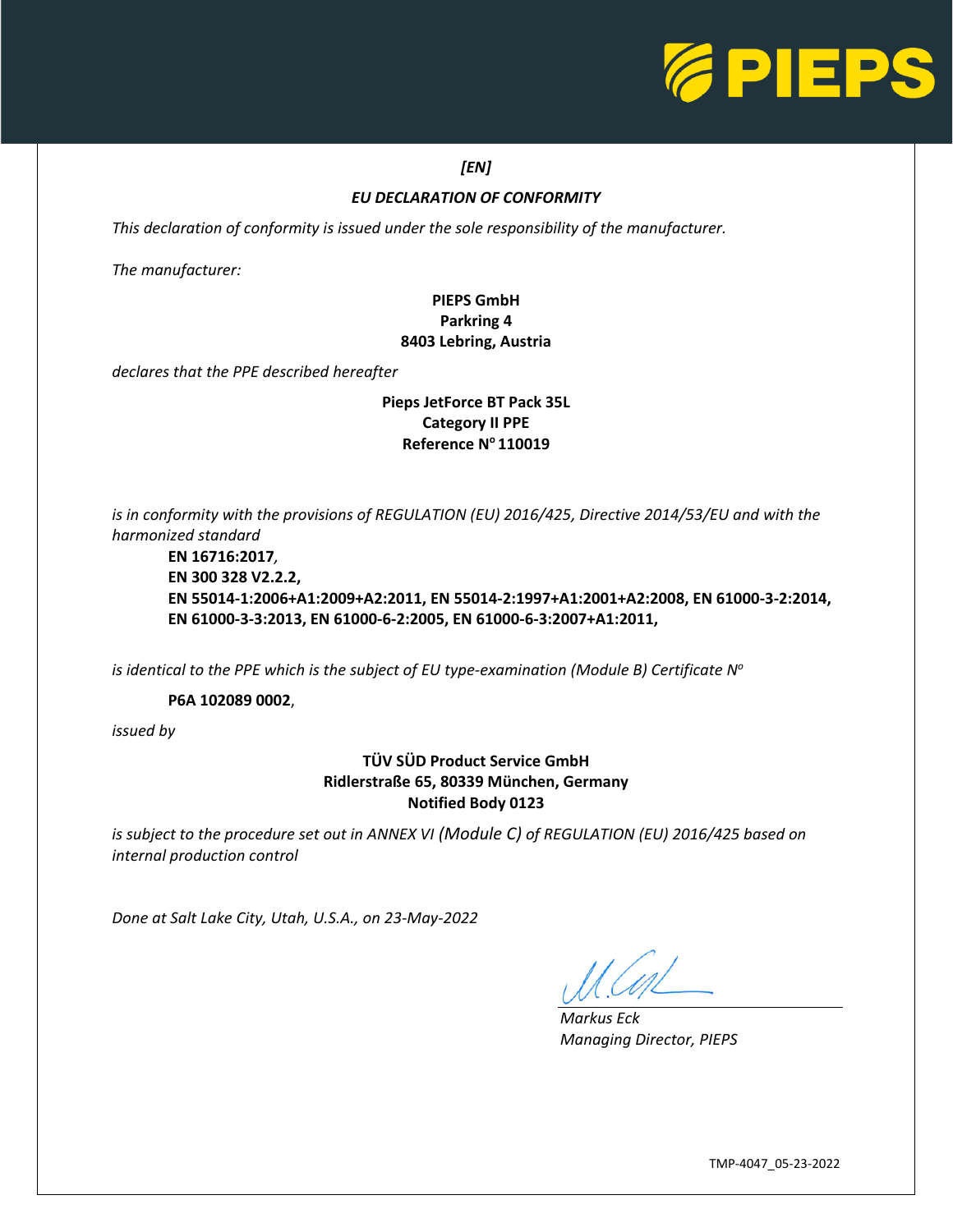

## *[FR]*

## *DÉCLARATION UE DE CONFORMITÉ*

La présente déclaration de conformité est établie sous la seule responsabilité du fabricant.

*Le fabricant :*

## **PIEPS GmbH Parkring 4 8403 Lebring, Austria**

*déclare que l'EPI décrit ci-après*

### **Pieps JetForce BT Pack 35L EPI Catégorie II Référence N° 110019**

*est conforme aux dispositions du RÈGLEMENT (UE) 2016/425, DIRECTIVE 2014/53/UE et à la norme harmonisée correspondante*

**EN 16716:2017***,* **EN 300 328 V2.2.2, EN 55014-1:2006+A1:2009+A2:2011, EN 55014-2:1997+A1:2001+A2:2008, EN 61000-3-2:2014, EN 61000-3-3:2013, EN 61000-6-2:2005, EN 61000-6-3:2007+A1:2011,**

*est identique à l'EPI ayant fait l'objet de l'examen UE de type (Module B) Certificat N°*

**P6A 102089 0002**,

*délivré par*

## **TÜV SÜD Product Service GmbH Ridlerstraße 65, 80339 München, Germany Organisme notifié 0123**

*est soumis à la procédure énoncée à l'article ANNEX VI (Module C) du RÈGLEMENT (UE) 2016/425 sur la base du contrôle interne de la fabrication*

*Fait à Salt Lake City, Utah, U.S.A., le 23-May-2022*

L

*Markus Eck Directeur général, PIEPS*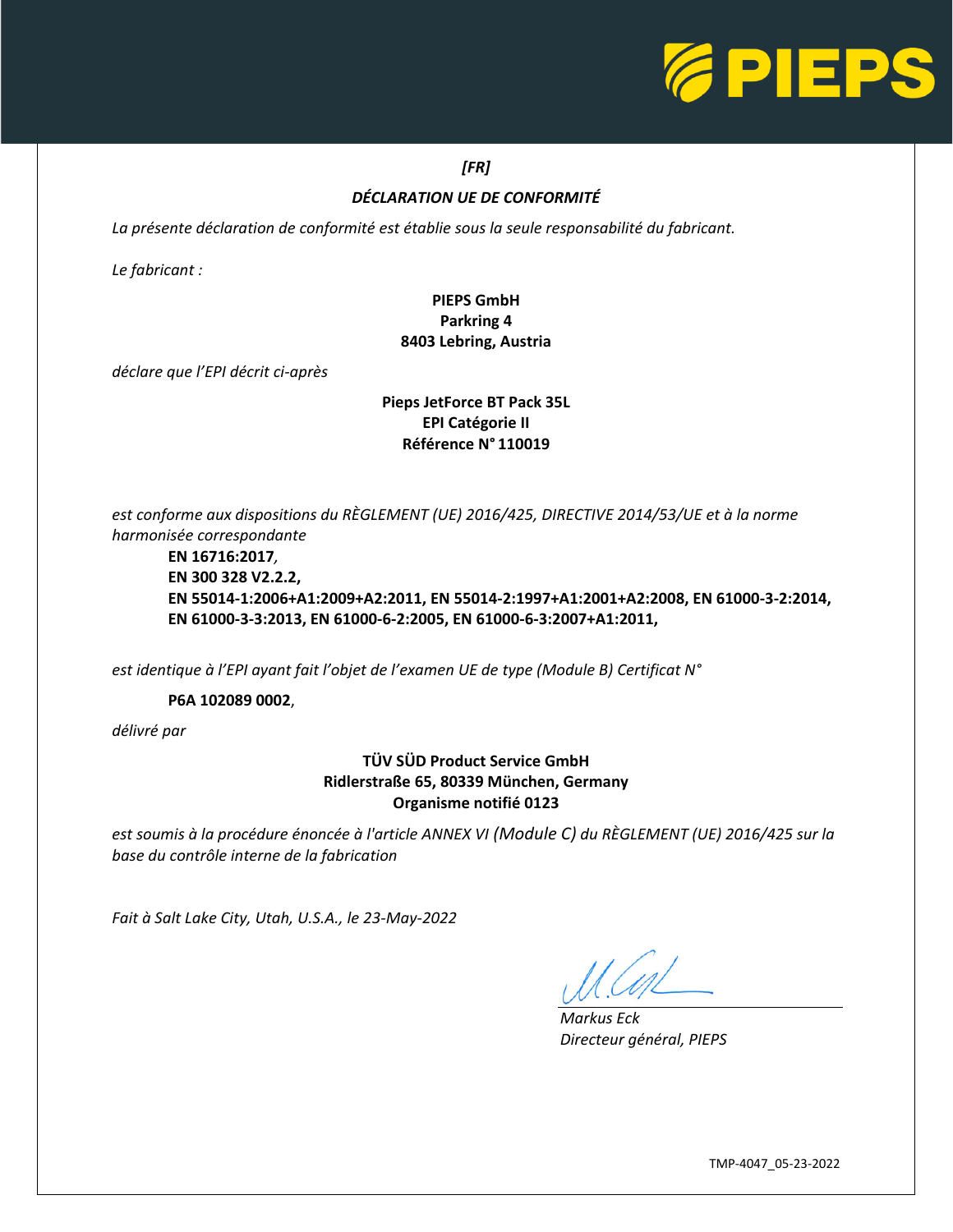

## *[DE]*

## *EU-KONFORMITÄTSERKLÄRUNG*

*Die alleinige Verantwortung für die Ausstellung dieser Konformitätserklärung trägt der Hersteller.* 

*Der Hersteller:*

## **PIEPS GmbH Parkring 4 8403 Lebring, Austria**

*erklärt, dass die nachfolgend beschriebene PSA:*

### **Pieps JetForce BT Pack 35L Kategorie II PSA Referenznr. 110019**

*die Bestimmungen der VERORDNUNG (EU) 2016/425, RICHTLINIE 2014/53/EU und der folgenden harmonisierten Norm erfüllt:*

**EN 16716:2017***,* **EN 300 328 V2.2.2, EN 55014-1:2006+A1:2009+A2:2011, EN 55014-2:1997+A1:2001+A2:2008, EN 61000-3-2:2014, EN 61000-3-3:2013, EN 61000-6-2:2005, EN 61000-6-3:2007+A1:2011,**

*mit der PSA identisch ist, die Gegenstand der EU-Baumusterprüfbescheinigung (Modul B) Nr.*

### **P6A 102089 0002**,

*ist, ausgestellt durch:*

### **TÜV SÜD Product Service GmbH Ridlerstraße 65, 80339 München, Germany Zertifizierungsinstitut 0123**

*dem im Abschnitt ANNEX VI (Module C) der VERORDNUNG (EU) 2016/425 beschriebenen Verfahren auf der Grundlage der internen Fertigungskontrolle unterliegt*

*Durchgeführt in Salt Lake City, Utah, U.S.A., am 23-May-2022*

L

*Markus Eck Geschäftsführung, PIEPS*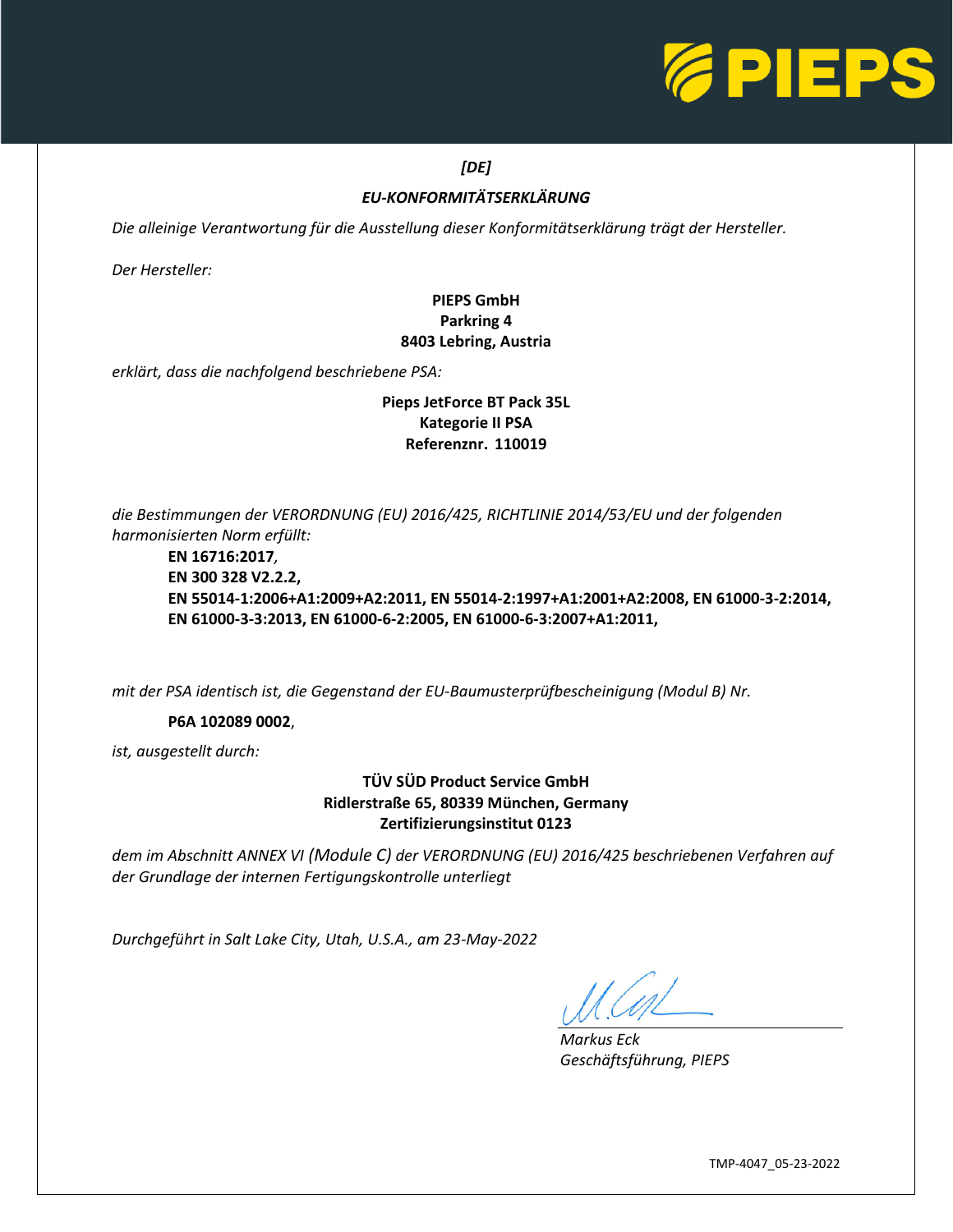

## *[IT]*

### *DICHIARAZIONE DI CONFORMITA' UE*

*La presente dichiarazione di conformità è rilasciata sotto la sola responsabilità del produttore.* 

*Il produttore:*

## **PIEPS GmbH Parkring 4 8403 Lebring, Austria**

*dichiara che il DPI descritto qui di seguito*

### **Pieps JetForce BT Pack 35L Categoria II DPI Riferimento n<sup>o</sup>110019**

*è conforme alle disposizioni del REGOLAMENTO (UE) 2016/425, DIRETTIVA 2014/53/UE e con lo standard armonizzato*

**EN 16716:2017***,* **EN 300 328 V2.2.2, EN 55014-1:2006+A1:2009+A2:2011, EN 55014-2:1997+A1:2001+A2:2008, EN 61000-3-2:2014, EN 61000-3-3:2013, EN 61000-6-2:2005, EN 61000-6-3:2007+A1:2011,**

*è identico al DPI oggetto del certificato di esame CE (modulo B) n<sup>o</sup>*

**P6A 102089 0002**,

*rilasciato da*

## **TÜV SÜD Product Service GmbH Ridlerstraße 65, 80339 München, Germany Organismo notificato 0123**

*è soggetto alla procedura descritta in ANNEX VI (Module C) del REGOLAMENTO (UE) 2016/425 sulla base del controllo interno della produzione*

*Eseguito in Salt Lake City, Utah, U.S.A., su 23-May-2022*

L

*Markus Eck Amministratore delegato, PIEPS*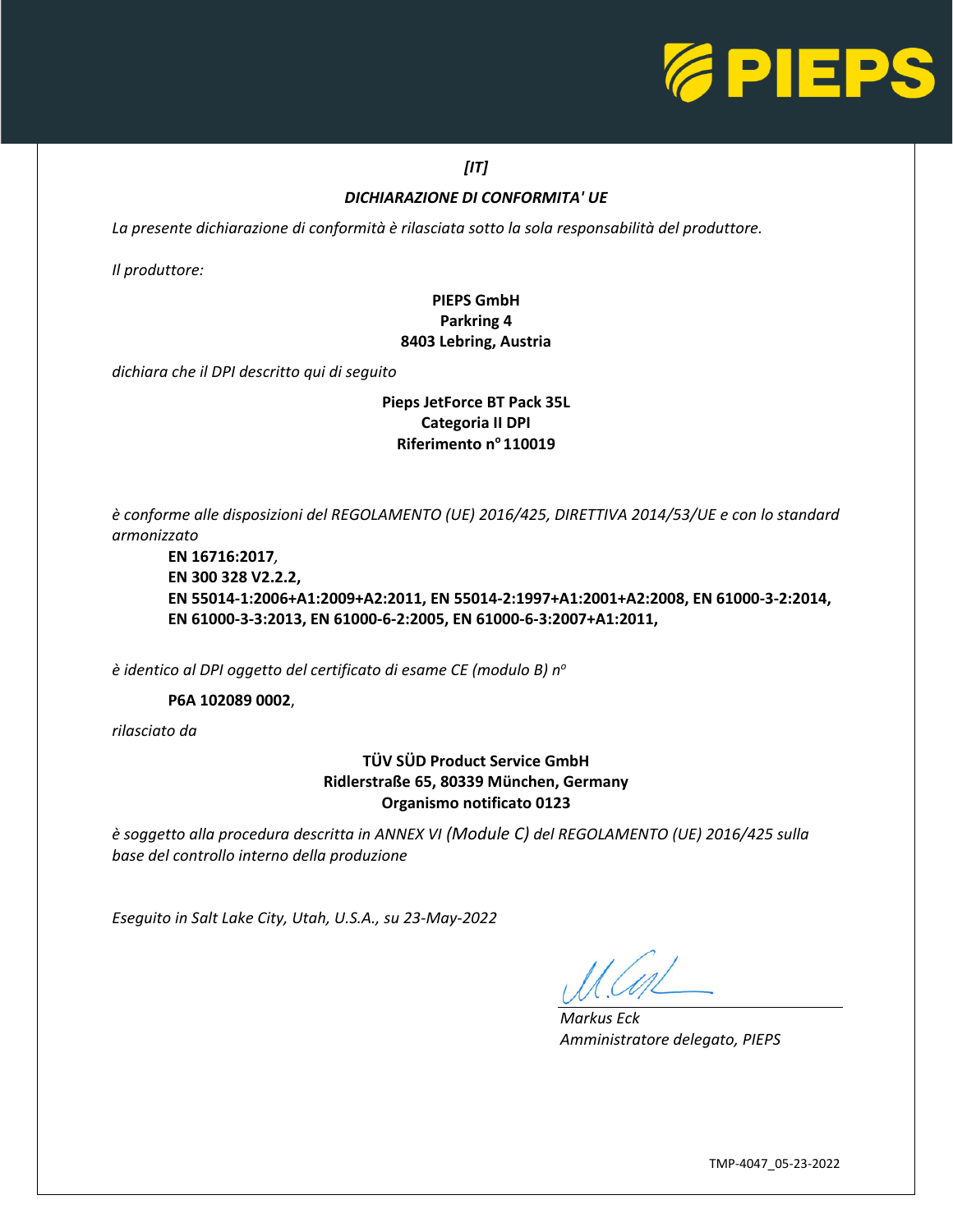

## *[ES]*

### *DECLARACIÓN DE CONFORMIDAD UE*

*La presente declaración de conformidad se expide bajo la responsabilidad exclusiva del fabricante.* 

*El fabricante:*

## **PIEPS GmbH Parkring 4 8403 Lebring, Austria**

*declara que el EPI descrito a continuación*

### **Pieps JetForce BT Pack 35L EPI de categoría II N.<sup>o</sup>de referencia 110019**

*cumple con las disposiciones del REGLAMENTO (UE) 2016/425, DIRECTIVA 2014/53/UE y la norma armonizada*

**EN 16716:2017***,* **EN 300 328 V2.2.2, EN 55014-1:2006+A1:2009+A2:2011, EN 55014-2:1997+A1:2001+A2:2008, EN 61000-3-2:2014, EN 61000-3-3:2013, EN 61000-6-2:2005, EN 61000-6-3:2007+A1:2011,**

*es idéntico al EPI sujeto al examen UE de tipo (módulo B) con n.<sup>o</sup>de certificado*

### **P6A 102089 0002**,

*expedido por*

## **TÜV SÜD Product Service GmbH Ridlerstraße 65, 80339 München, Germany Organismo notificado 0123**

*está sujeto al procedimiento establecido en el apartado relativo al ANNEX VI (Module C) del REGLAMENTO (UE) 2016/425 basado en el control interno de la producción*

*Realizado en Salt Lake City, Utah, U.S.A., con fecha de 23-May-2022*

L

*Markus Eck Director General, PIEPS*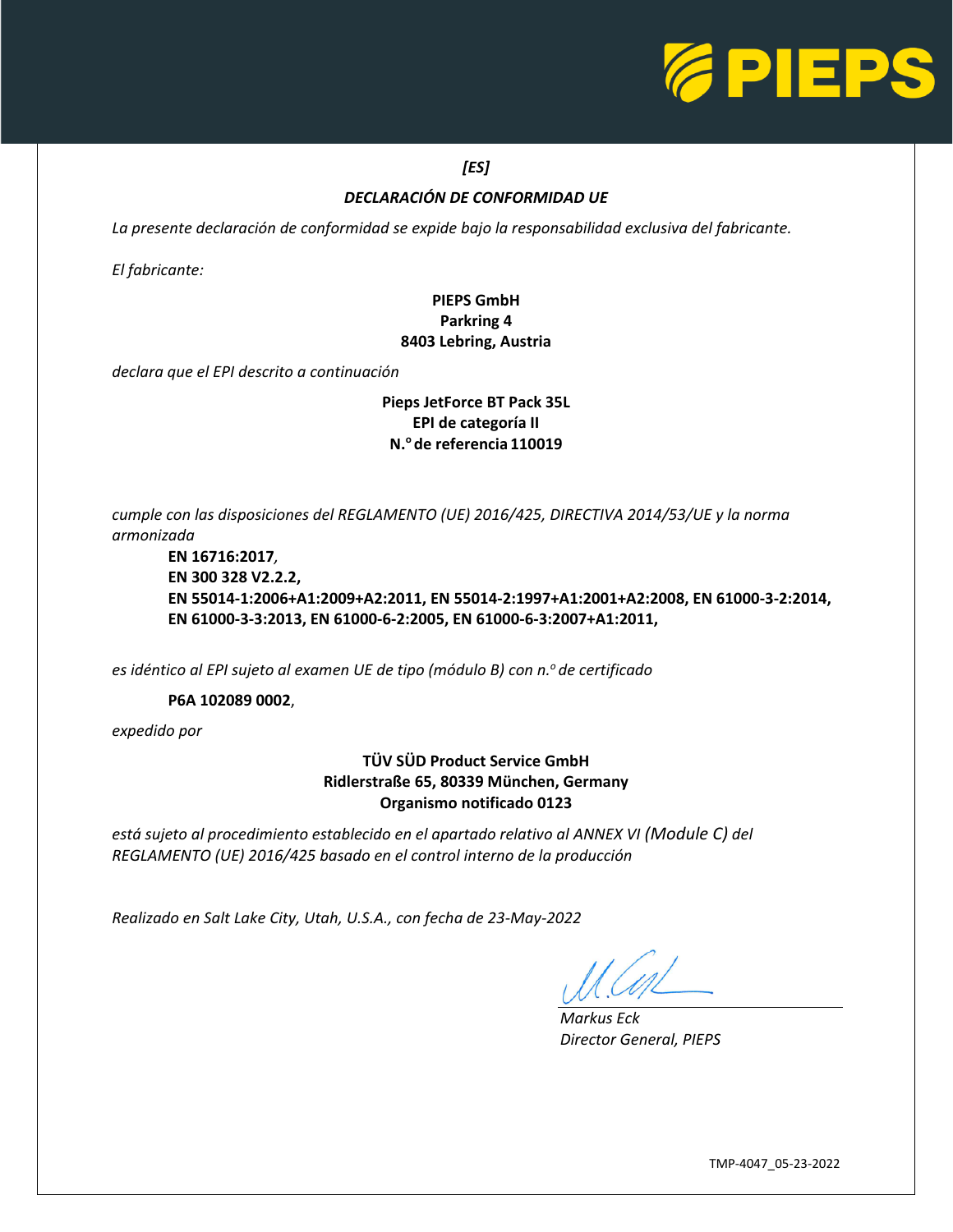

# *[PT]*

# *DECLARAÇÃO DE CONFORMIDADE UE*

*A presente declaração de conformidade é emitida sob a exclusiva responsabilidade do fabricante.* 

*O fabricante:*

## **PIEPS GmbH Parkring 4 8403 Lebring, Austria**

*declara que o EPI que em seguida se descreve*

### **Pieps JetForce BT Pack 35L EPI de categoria II N.<sup>o</sup> de referência110019**

*está em conformidade com os requisitos do REGULAMENTO (UE) 2016/425, DIRETIVA 2014/53/UE e com as normas harmonizadas*

**EN 16716:2017***,* **EN 300 328 V2.2.2, EN 55014-1:2006+A1:2009+A2:2011, EN 55014-2:1997+A1:2001+A2:2008, EN 61000-3-2:2014, EN 61000-3-3:2013, EN 61000-6-2:2005, EN 61000-6-3:2007+A1:2011,**

*é idêntico ao EPI submetido ao exame UE de tipo (Módulo B) Certificado N.<sup>o</sup>*

### **P6A 102089 0002**,

*emitido por*

## **TÜV SÜD Product Service GmbH Ridlerstraße 65, 80339 München, Germany Organismo Notificado 0123**

*está sujeito ao procedimento estipulado em ANNEX VI (Module C) do REGULAMENTO (UE) 2016/425 baseado no controlo interno da produção*

*Emitida em Salt Lake City, Utah, U.S.A., em 23-May-2022*

L

*Markus Eck Director Executivo, PIEPS*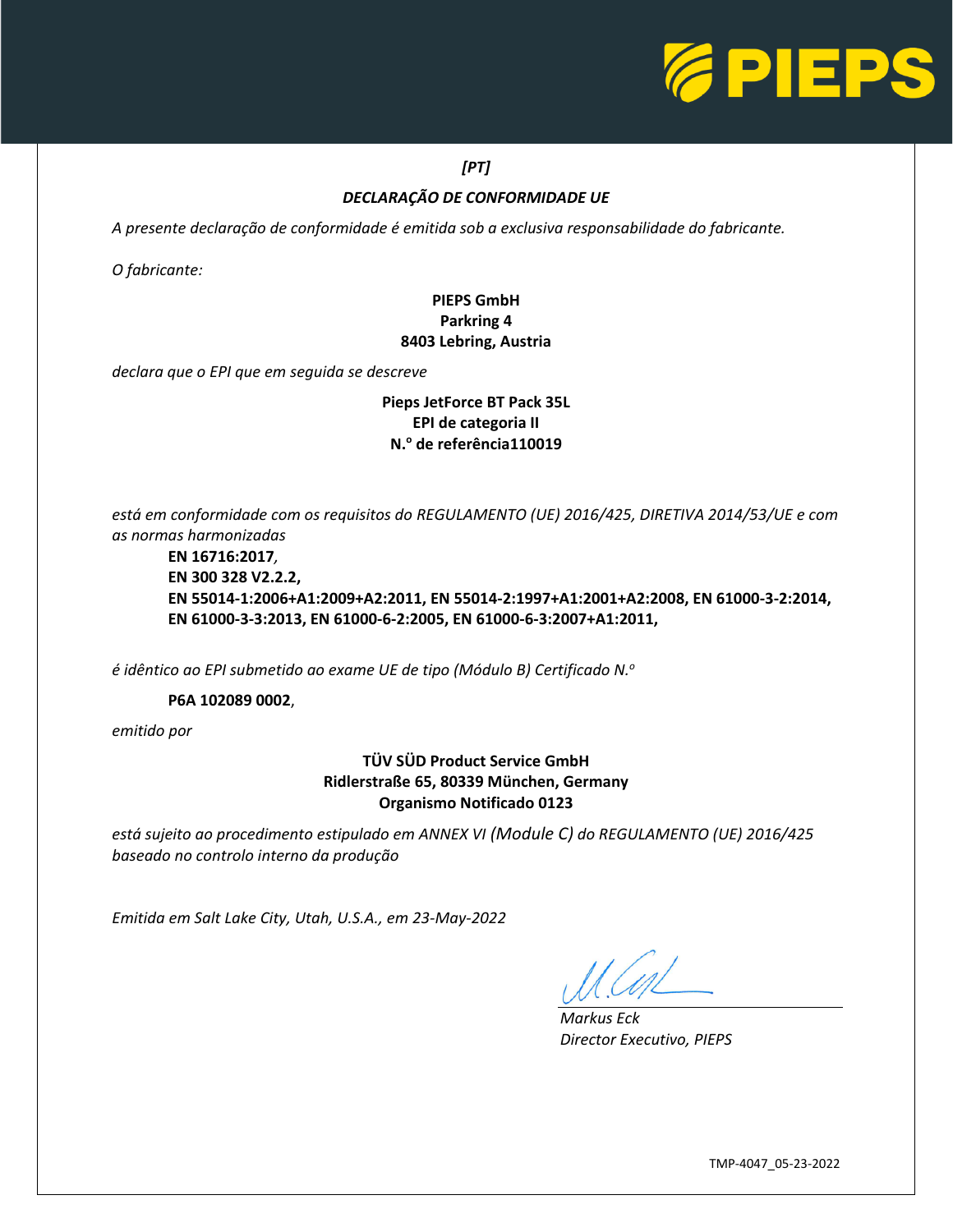

### *[NL]*

## *EU-CONFORMITEITSVERKLARING*

*Deze conformiteitsverklaring wordt verstrekt onder volledige verantwoordelijkheid van de fabrikant.* 

*De fabrikant:*

## **PIEPS GmbH Parkring 4 8403 Lebring, Austria**

*verklaart dat de onderstaande PBM*

### **Pieps JetForce BT Pack 35L Categorie II PBM Referentienr. 110019**

*in overeenstemming is met de bepalingen van VERORDENING (EU) 2016/425, RICHTLIJN 2014/53/EU en met de geharmoniseerde norm*

### **EN 16716:2017***,* **EN 300 328 V2.2.2, EN 55014-1:2006+A1:2009+A2:2011, EN 55014-2:1997+A1:2001+A2:2008, EN 61000-3-2:2014, EN 61000-3-3:2013, EN 61000-6-2:2005, EN 61000-6-3:2007+A1:2011,**

*gelijk is aan het PBM dat het onderwerp is van het EG-typeonderzoek (Module B) Certificaat nr.*

### **P6A 102089 0002**,

*verstrekt door*

## **TÜV SÜD Product Service GmbH Ridlerstraße 65, 80339 München, Germany Aangemelde instantie 0123**

*is onderworpen aan de procedures volgens ANNEX VI (Module C) van Verordening (EU) nr. 2016/425 op basis van interne productiecontrole*

*Opgesteld te Salt Lake City, Utah, U.S.A., op 23-May-2022*

L

*Markus Eck De directeur, PIEPS*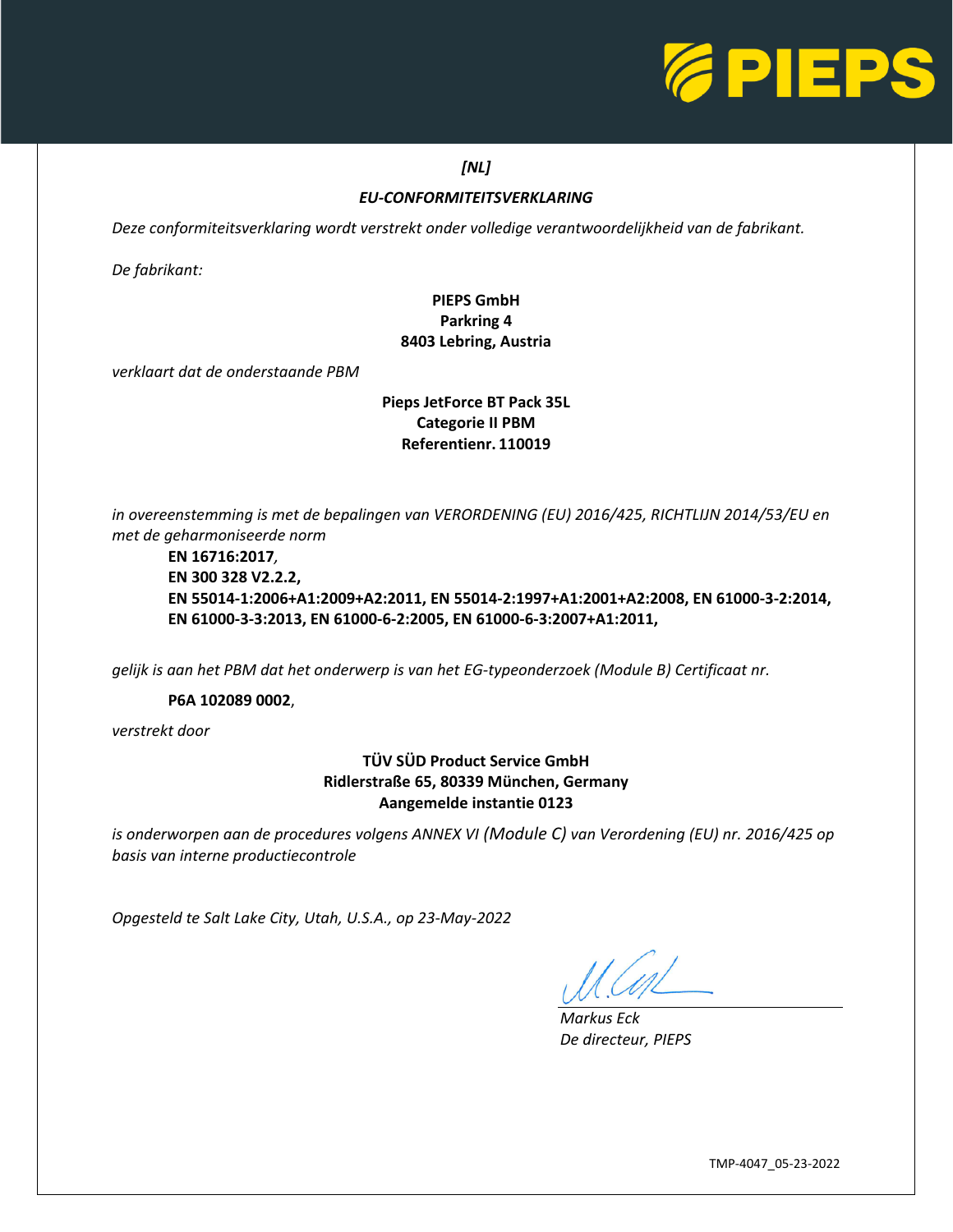

## *[SV]*

## *EU-FÖRSÄKRAN OM ÖVERENSSTÄMMELSE*

*Denna försäkran om överensstämmelse utfärdas under tillverkarens enskilda ansvar.* 

*Tillverkaren:*

## **PIEPS GmbH Parkring 4 8403 Lebring, Austria**

*försäkrar att den personliga skyddsutrustningen, nedan kallad*

**Pieps JetForce BT Pack 35L Kategori II PPE Referensnr. 110019**

*överensstämmer med reglerna i DIREKTIV (EU) 2016/425, DIREKTIV 2014/53/EU och med den harmoniserade standarden*

**EN 16716:2017***,* **EN 300 328 V2.2.2, EN 55014-1:2006+A1:2009+A2:2011, EN 55014-2:1997+A1:2001+A2:2008, EN 61000-3-2:2014, EN 61000-3-3:2013, EN 61000-6-2:2005, EN 61000-6-3:2007+A1:2011,**

*är identisk med den personliga skyddsutrustning som har genomgått EC typ-examinationen (modul B) certifikat nr.*

**P6A 102089 0002**,

*utfärdat av*

**TÜV SÜD Product Service GmbH Ridlerstraße 65, 80339 München, Germany meddelad organisation 0123**

*omfattas av förfarandet som anges för ANNEX VI (Module C) i EU-FÖRORDNING 2016/425 om intern tillverkningskontroll*

*Utfört i Salt Lake City, Utah, U.S.A., den 23-May-2022*

L

*Markus Eck Verkställande direktör, PIEPS*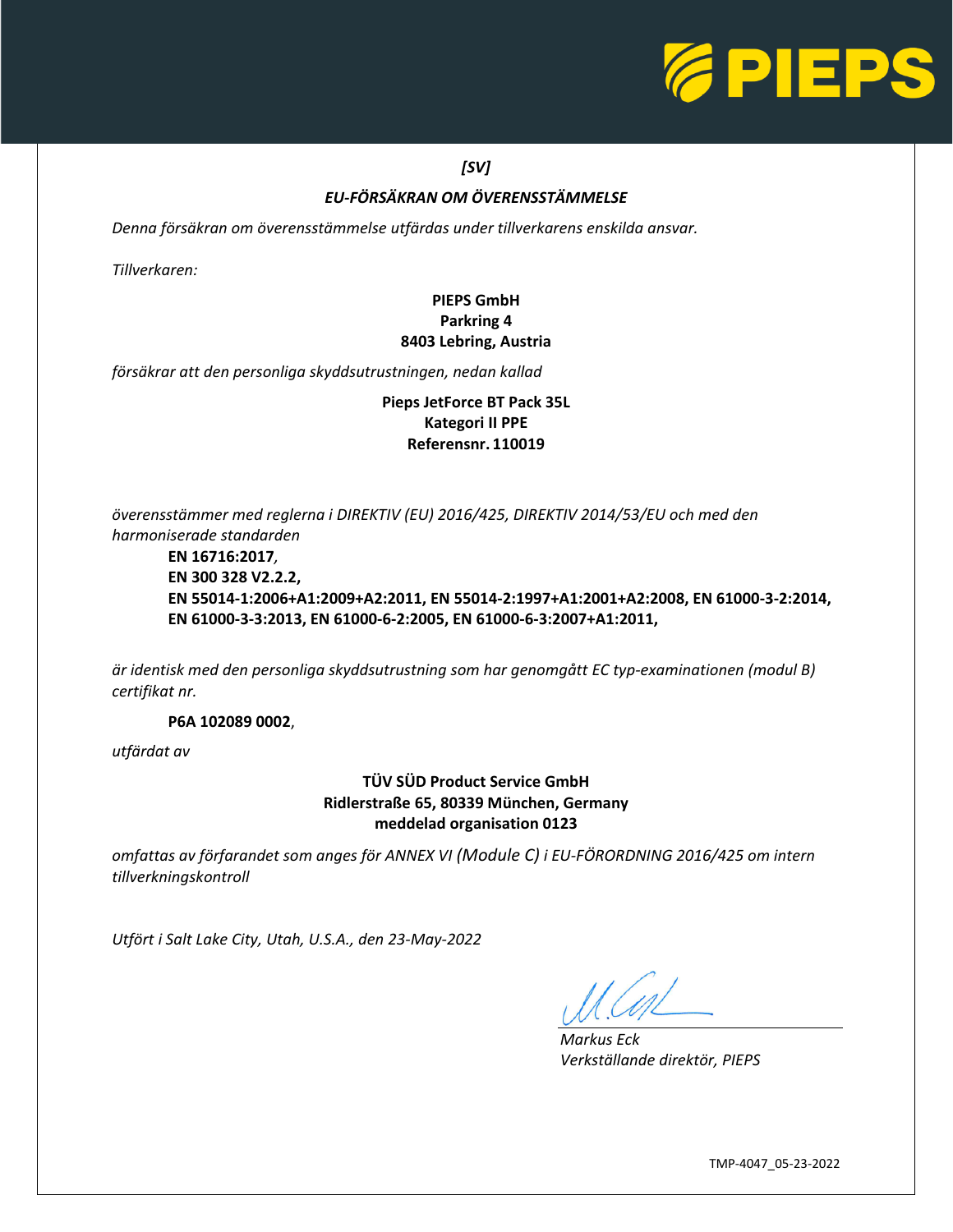

### *[FI]*

### *EU-VAATIMUSTENMUKAISUUSVAKUUTUS*

*Tämä vaatimustenmukaisuusvakuutus on laadittu valmistajan yksinomaisella vastuulla.* 

*Valmistaja*

## **PIEPS GmbH Parkring 4 8403 Lebring, Austria**

*vakuuttaa, että tässä kuvattu suojavaatetus*

### **Pieps JetForce BT Pack 35L luokan II suojavaatetus viitenro 110019**

*vastaa ASETUKSEN (EU) 2016/425, DIREKTIIVI 2014/53/EU ja yhdenmukaistetun standardin säännöksiä*

**EN 16716:2017***,* **EN 300 328 V2.2.2, EN 55014-1:2006+A1:2009+A2:2011, EN 55014-2:1997+A1:2001+A2:2008, EN 61000-3-2:2014, EN 61000-3-3:2013, EN 61000-6-2:2005, EN 61000-6-3:2007+A1:2011,**

*vastaa täysin suojavaatetusta, josta on tehty EU-tyyppitarkastus (moduuli B) ja saatu todistus nro,*

### **P6A 102089 0002**,

*jonka laatija on*

## **TÜV SÜD Product Service GmbH Ridlerstraße 65, 80339 München, Germany ilmoitettu laitos 0123**

*sovelletaan ASETUKSESSA (EU) 2016/425 säädettyä ANNEX VI (Module C)-menettelyä, joka perustuu sisäiseen tuotannon valvontaan*

*Laatimispaikka: Salt Lake City, Utah, U.S.A., päivämäärä: 23-May-2022*

 $\overline{\phantom{0}}$ 

*Markus Eck Toimitusjohtaja, PIEPS*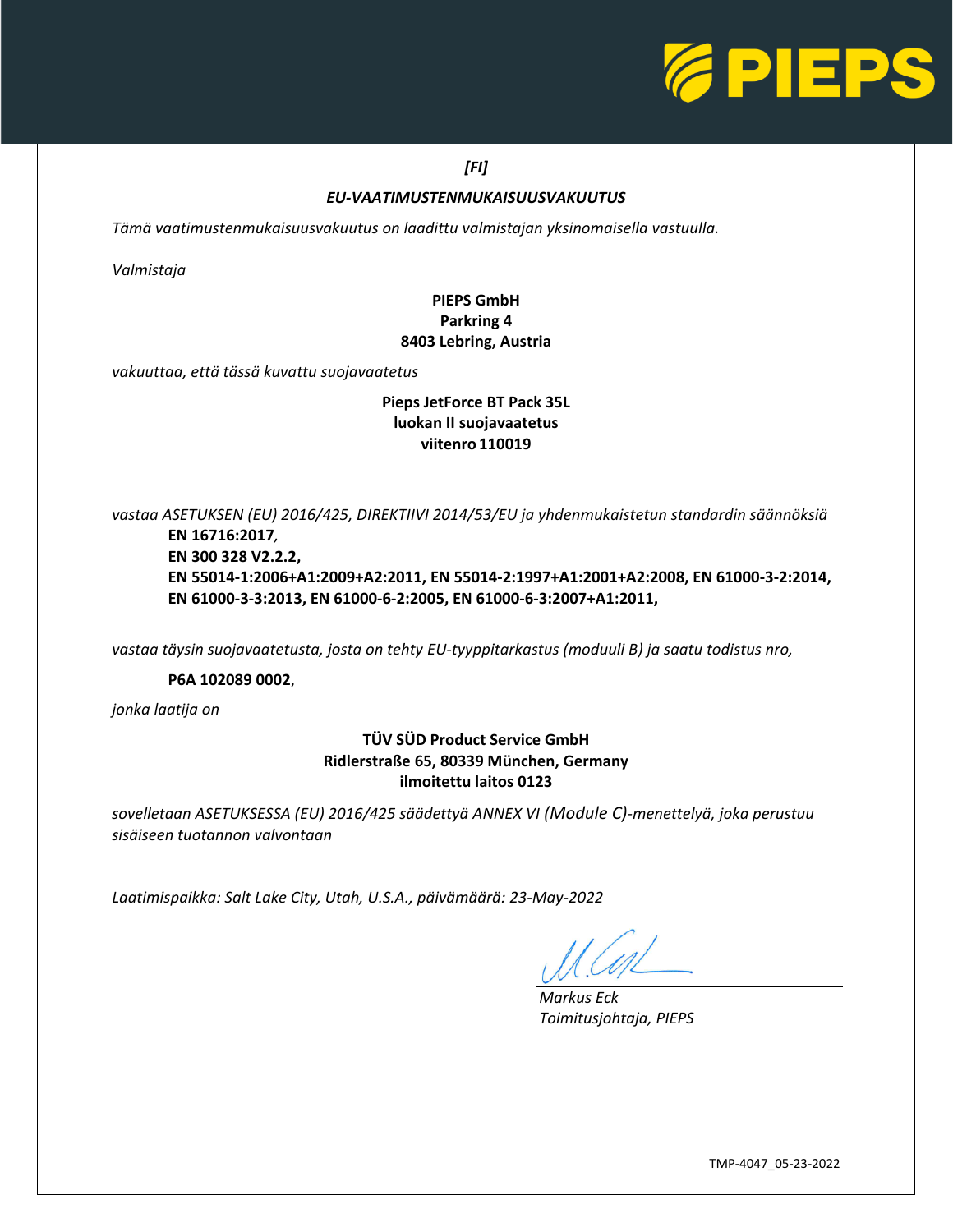

### *[NO]*

### *EU SAMSVARSERKLÆRING*

*Denne samsvarserklæringen er utstedt på produsentens ansvar.* 

*Produsenten:*

## **PIEPS GmbH Parkring 4 8403 Lebring, Austria**

*erklærer at PPE beskrevet heretter*

### **Pieps JetForce BT Pack 35L kategori II PPE Referansenr. 110019**

*er i samsvar med bestemmelsene i FORORDNING (EU) 2016/425, Direktiv 2014/53/EU og med den harmoniserte standarden*

**EN 16716:2017***,* **EN 300 328 V2.2.2, EN 55014-1:2006+A1:2009+A2:2011, EN 55014-2:1997+A1:2001+A2:2008, EN 61000-3-2:2014, EN 61000-3-3:2013, EN 61000-6-2:2005, EN 61000-6-3:2007+A1:2011,**

*er identisk til den PPE som er gjenstand for EF typeundersøkelse (modul B) attest nr.*

**P6A 102089 0002**,

*utstedt av*

**TÜV SÜD Product Service GmbH Ridlerstraße 65, 80339 München, Germany Teknisk kontrollorgan 0123**

*er underlagt prosedyren beskrevet i ANNEX VI (Module C) av FORORDNING (EU) 2016/425 basert på intern produksjonskontroll*

*Utført ved Salt Lake City, Utah, U.S.A., den 23-May-2022*

L

*Markus Eck Administrerende direktør, PIEPS*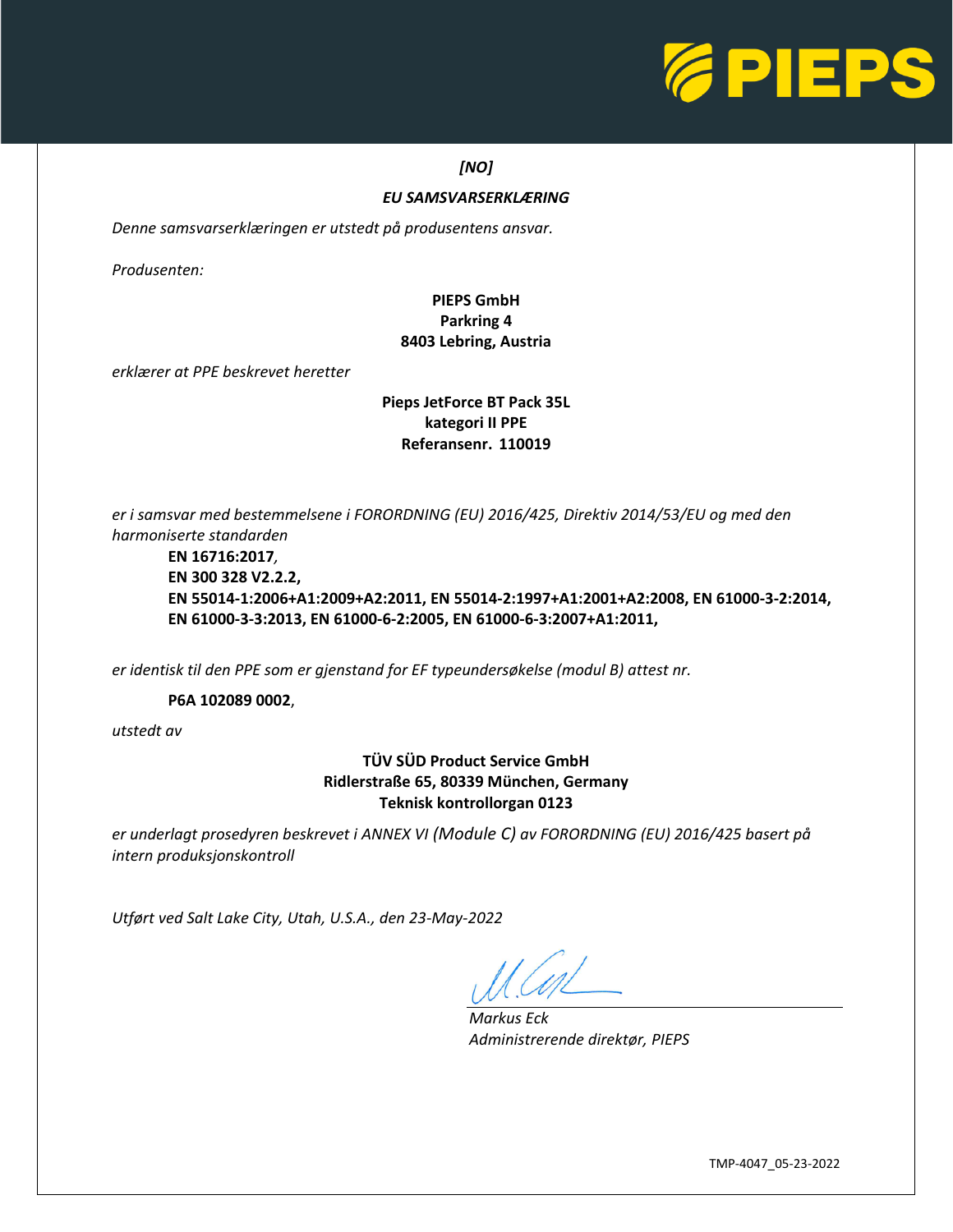

# *[CZ]*

# *EU PROHLÁŠENÍ O SHODĚ*

*Toto prohlášení o shodě je vydáváno na výhradní odpovědnost výrobce.* 

*Výrobce:*

## **PIEPS GmbH Parkring 4 8403 Lebring, Austria**

*prohlašuje, že níže popsaný PPE*

### **Pieps JetForce BT Pack 35L Kategorie II PPE Reference č. 110019**

*je v souladu s ustanoveními REGULACE (EU) 2016/425, SMčRNICE 2014/53/EU a s harmonizujícími standardy*

**EN 16716:2017***,* **EN 300 328 V2.2.2, EN 55014-1:2006+A1:2009+A2:2011, EN 55014-2:1997+A1:2001+A2:2008, EN 61000-3-2:2014, EN 61000-3-3:2013, EN 61000-6-2:2005, EN 61000-6-3:2007+A1:2011,**

*je totožný s PPE, které je předmětem EU přezkoušení typu (modul B) certifikát č*

**P6A 102089 0002**,

*vydaného*

## **TÜV SÜD Product Service GmbH Ridlerstraße 65, 80339 München, Germany Ohlašovací orgán 0123**

*podléhá postupu stanovenému v kapitole ANNEX VI (Module C) NAŘÍZENÍ (EU) 2016/425 na základě vnitřní kontroly výroby*

*Vyhotoveno v Salt Lake City, Utah, U.S.A., dne 23-May-2022*

L

*Markus Eck Jednatel společnosti, PIEPS*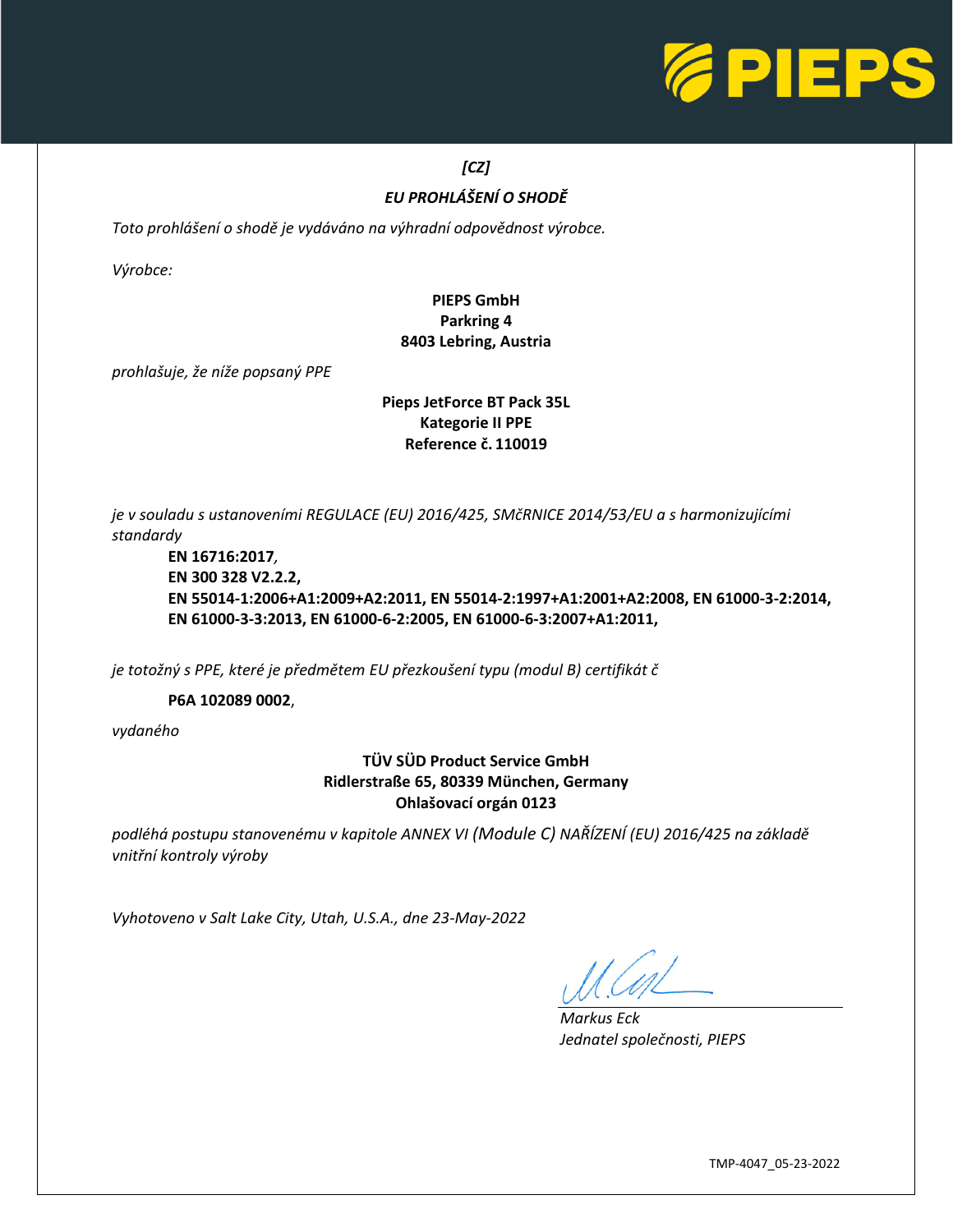

## *[PL]*

## *EUROPEJSKA DEKLARACJA ZGODNOŚCI*

*Niniejsza deklaracja zgodności wydawana jest na wyłączną odpowiedzialność producenta.* 

*Producent:*

## **PIEPS GmbH Parkring 4 8403 Lebring, Austria**

*deklaruje, że ŚOI opisane poniżej*

### **Pieps JetForce BT Pack 35L Kategoria II ŚOI Odniesienie nr 110019**

*są zgodne z wydaniami ROZPORZĄDZENIA (UE) 2016/425, DYREKTYWA 2014/53/UE i z normą zharmonizowaną*

**EN 16716:2017***,* **EN 300 328 V2.2.2, EN 55014-1:2006+A1:2009+A2:2011, EN 55014-2:1997+A1:2001+A2:2008, EN 61000-3-2:2014, EN 61000-3-3:2013, EN 61000-6-2:2005, EN 61000-6-3:2007+A1:2011,**

*są takie same, jak ŚOI, które podlegają badaniom typowym dla UE (moduł B), Certyfikat nr*

**P6A 102089 0002**,

*wydane przez*

## **TÜV SÜD Product Service GmbH Ridlerstraße 65, 80339 München, Germany Jednostka notyfikowana 0123**

*podlega procedurze określonej w ANNEX VI (Module C) ROZPORZĄDZENIA (UE) 2016/425 w oparciu o wewnętrzną kontrolę produkcji*

*Wykonane Salt Lake City, Utah, U.S.A., w 23-May-2022*

L

*Markus Eck Dyrektor zarządzający, PIEPS*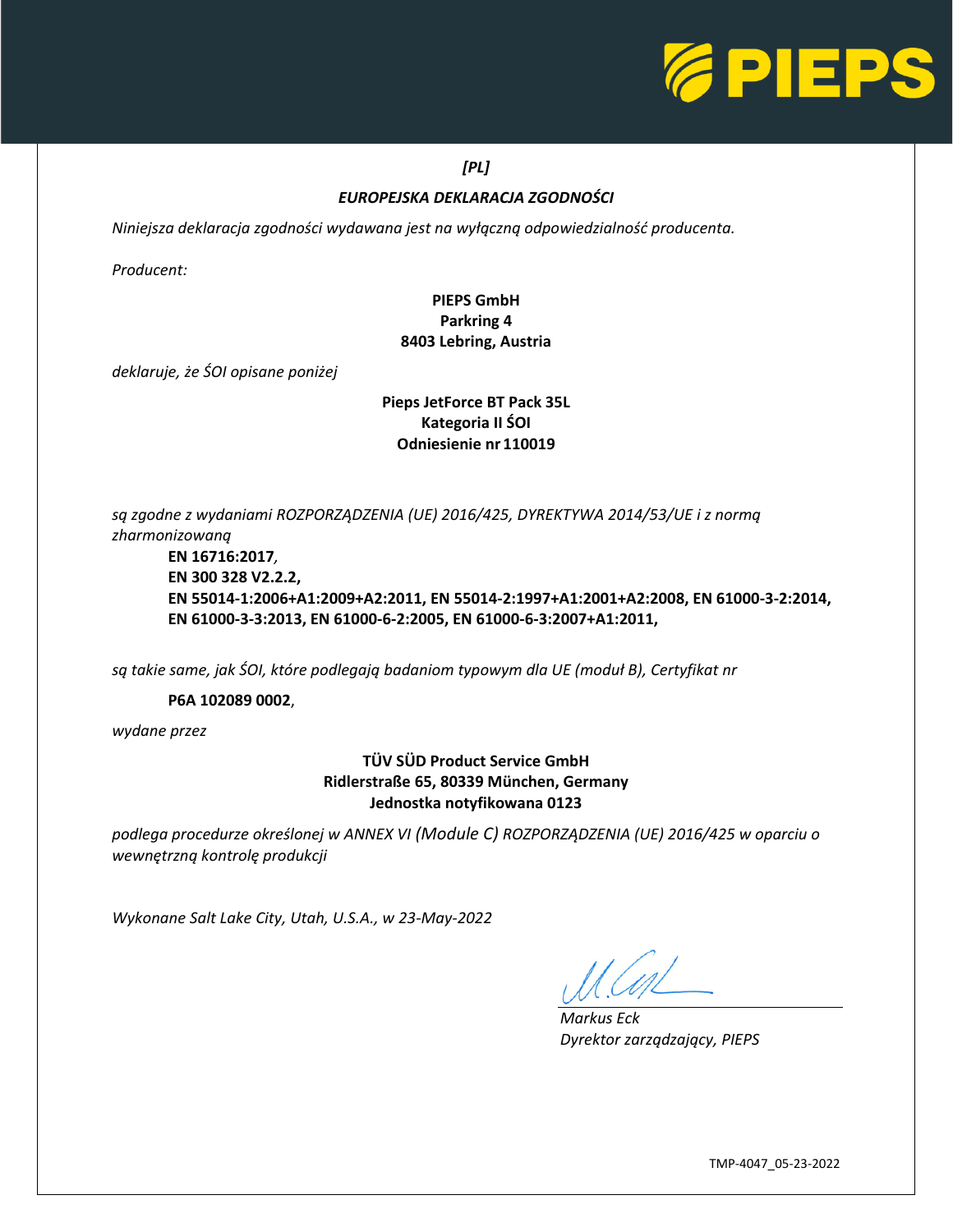

## *[SI]*

### *IZJAVA O SKLADNOSTI EU*

*Izjava o skladnosti je bila izdana na podlagi odgovornosti proizvajalca.* 

*Proizvajalec:*

## **PIEPS GmbH Parkring 4 8403 Lebring, Austria**

*izjavlja, da je v nadaljevanju opisana osebna varovalna oprema (OVO)*

### **Pieps JetForce BT Pack 35L Category II, PPE (osebna varovalna oprema) referenčna št. 110019**

*v skladu z določbami UREDBE (EU) 2016/425, DIREKTIVA 2014/53/EU in harmoniziranim standardom*

**EN 16716:2017***,* **EN 300 328 V2.2.2, EN 55014-1:2006+A1:2009+A2:2011, EN 55014-2:1997+A1:2001+A2:2008, EN 61000-3-2:2014, EN 61000-3-3:2013, EN 61000-6-2:2005, EN 61000-6-3:2007+A1:2011,**

*Identična osebni varovalni opremi, za kateri velja EEC certifikat (tip modul B), š t.*

### **P6A 102089 0002**,

*Izdan s strani*

## **TÜV SÜD Product Service GmbH Ridlerstraße 65, 80339 München, Germany Priglašeni organ 0123**

*za katerega veljajo postopki, določeni v ANNEX VI (Module C) UREDBI (EU) 2016/425 na podlagi notranjega nadzora proizvodnje*

*Podpisano v Salt Lake City, Utah, U.S.A., , dne23-May-2022*

*Markus Eck Izvršni direktor, PIEPS*

 $\overline{\phantom{0}}$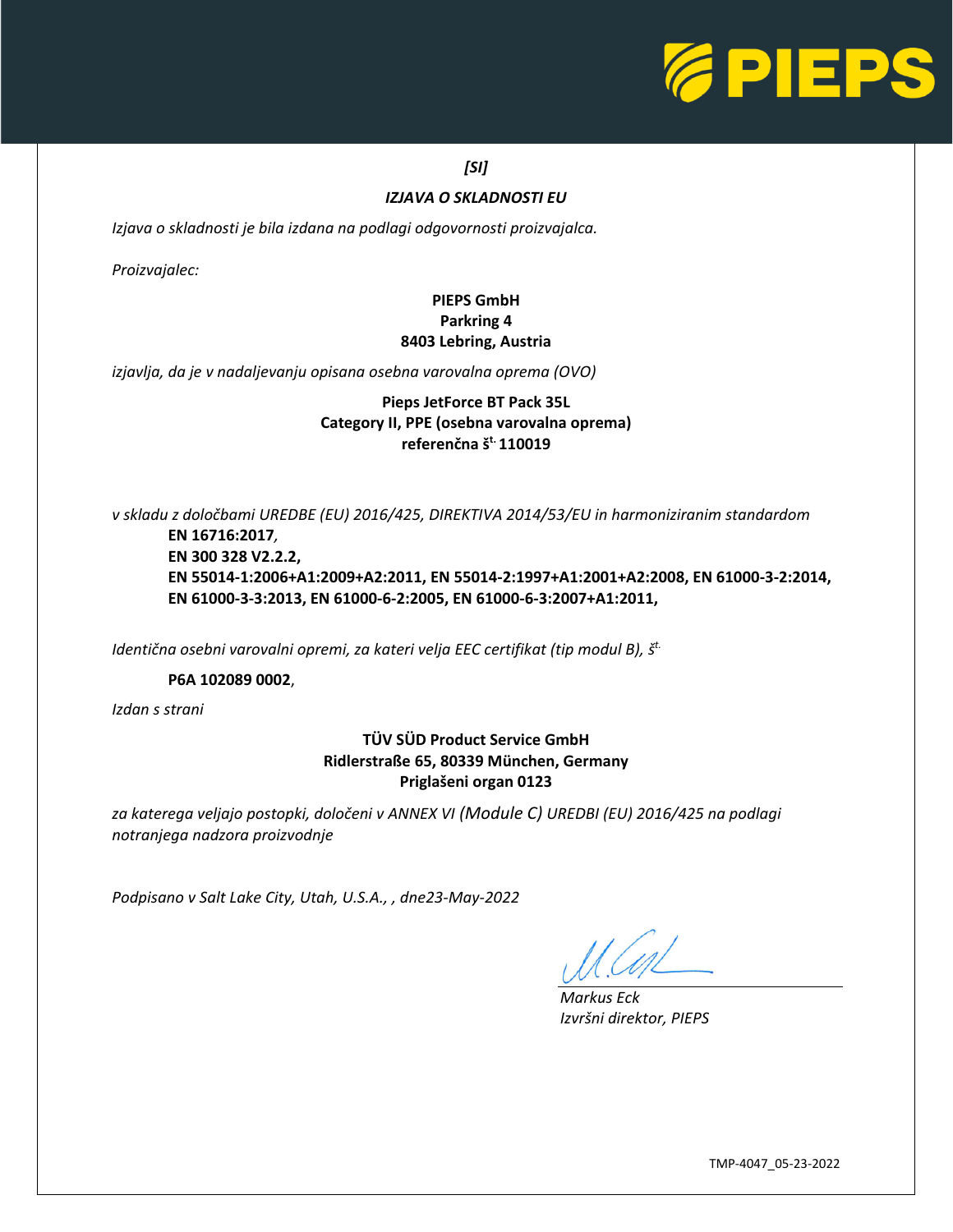

## *[HU]*

# *EU-MEGFELELŐSÉGI NYILATKOZAT*

*A megfelelőségi nyilatkozatot a gyártó kizárólagos felelőssége tudatában állította ki.* 

*A gyártó:*

## **PIEPS GmbH Parkring 4 8403 Lebring, Austria**

*kijelenti, hogy az alábbiakban ismertetett egyéni védőeszköz*

## **Pieps JetForce BT Pack 35L II. kategóriás egyéni védőeszköz Referenciaszám 110019**

*megfelel a 2016/425 (EU) RENDELET, 2014/53/EU IRÁNYELVE előírásainak és a harmonizált szabványoknak*

**EN 16716:2017***,* **EN 300 328 V2.2.2, EN 55014-1:2006+A1:2009+A2:2011, EN 55014-2:1997+A1:2001+A2:2008, EN 61000-3-2:2014, EN 61000-3-3:2013, EN 61000-6-2:2005, EN 61000-6-3:2007+A1:2011,**

*megfelel az EU-típusú vizsgálati (B modul) tanúsítványszámmal megjelölt védőeszköznek*

**P6A 102089 0002**,

*kiadója:*

## **TÜV SÜD Product Service GmbH Ridlerstraße 65, 80339 München, Germany Bejelentett szervezet 0123**

*az (EU) 2016/425 RENDELET ANNEX VI (Module C) részében meghatározottak szerint folytatott belső gyártásellenőrzési eljárás alá tartozik*

*Kelt: Salt Lake City, Utah, U.S.A., 23-May-2022*

L

*Markus Eck ügyvezető igazgató, PIEPS*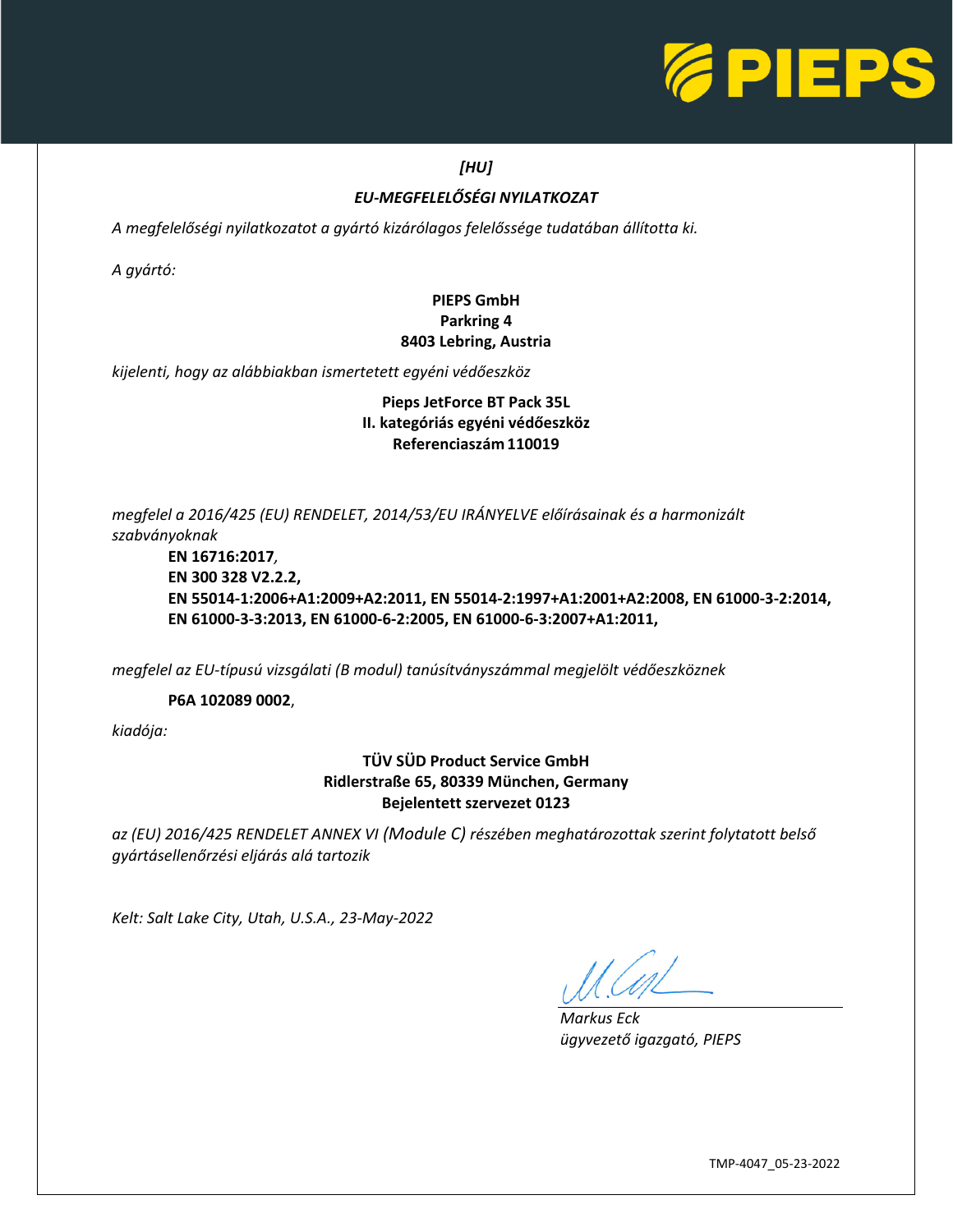

### *[BG]*

## *ЕС ДЕКЛАРАЦИЯ ЗА СЪОТВЕТСТВИЕ*

*Настоящата декларация за съответствие се издава с единствената отговорност на производителя.* 

*Производителят:*

## **PIEPS GmbH Parkring 4 8403 Lebring, Austria**

*декларира, че ЛПС, описано по-долу,*

## **Pieps JetForce BT Pack 35L ЛПС от категория II Референтен №110019**

*е в съответствие с разпоредбите на РЕГЛАМЕНТ (ЕС) 2016/425, ДИРЕКТИВА 2014/53/ЕС и с хармонизирания стандарт*

**EN 16716:2017***,* **EN 300 328 V2.2.2, EN 55014-1:2006+A1:2009+A2:2011, EN 55014-2:1997+A1:2001+A2:2008, EN 61000-3-2:2014, EN 61000-3-3:2013, EN 61000-6-2:2005, EN 61000-6-3:2007+A1:2011,**

*е идентично с ЛПС, което е обект на ЕС изпитвания на типа (Модул B) Сертификат №*

**P6A 102089 0002**,

*издаден от*

## **TÜV SÜD Product Service GmbH Ridlerstraße 65, 80339 München, Germany Нотифициран орган 0123**

*е обект на процедурата, заложена в ANNEX VI (Module C) от РЕГЛАМЕНТ (ЕС) 2016/425, въз основа на вътрешен производствен контрол*

*Извършена в Salt Lake City, Utah, U.S.A., на 23-May-2022*

L

*Markus Eck Управляващ директор, PIEPS*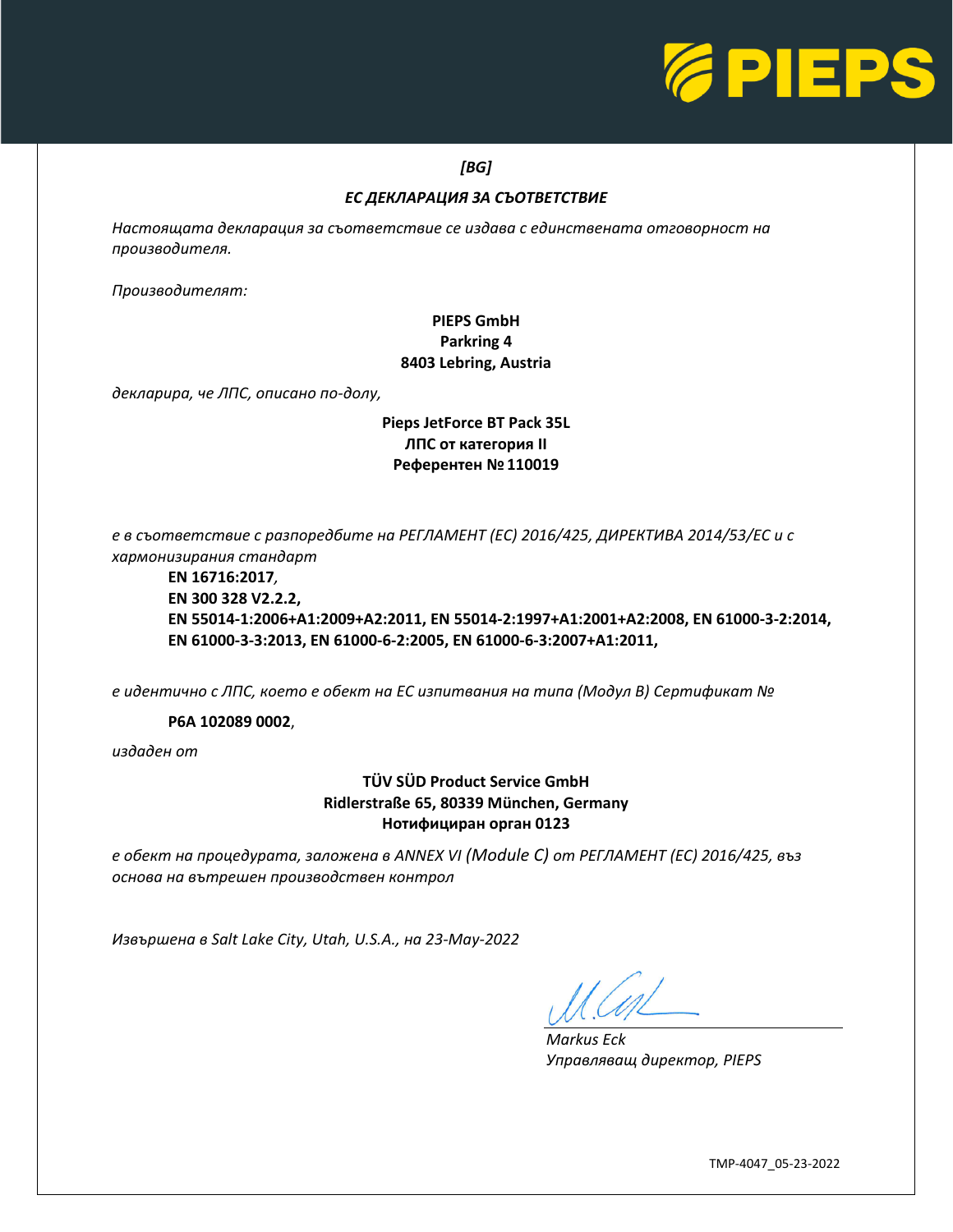

## *[DA]*

### *EU-OVERENSSTEMMELSESERKLÆRING*

*Denne overensstemmelseserklæring er udstedt på producentens eget ansvar.* 

*Producenten:*

## **PIEPS GmbH Parkring 4 8403 Lebring, Austria**

*erklærer at dette PPE, som er beskrevet herefter*

### **Pieps JetForce BT Pack 35L Kategori II PPE Reference nr. 110019**

*er i overensstemmelse med bestemmelserne i FORORDNING (EU) NR. 2016/425, DIREKTIV 2014/53/EU og med den harmoniserede standard*

### **EN 16716:2017***,* **EN 300 328 V2.2.2, EN 55014-1:2006+A1:2009+A2:2011, EN 55014-2:1997+A1:2001+A2:2008, EN 61000-3-2:2014, EN 61000-3-3:2013, EN 61000-6-2:2005, EN 61000-6-3:2007+A1:2011,**

*er identisk med det PPE, som er genstand for EU-typeafprøvningsattest (Modul B) nr.*

**P6A 102089 0002**,

*udstedt af*

### **TÜV SÜD Product Service GmbH Ridlerstraße 65, 80339 München, Germany Bemyndiget organ 0123**

*er underlagt proceduren under ANNEX VI (Module C) i FORORDNING (EU) 2016/425 baseret på intern produktionskontrol*

*Udfærdiget i Salt Lake City, Utah, U.S.A., den 23-May-2022*

L

*Markus Eck Administrerende direktør, PIEPS*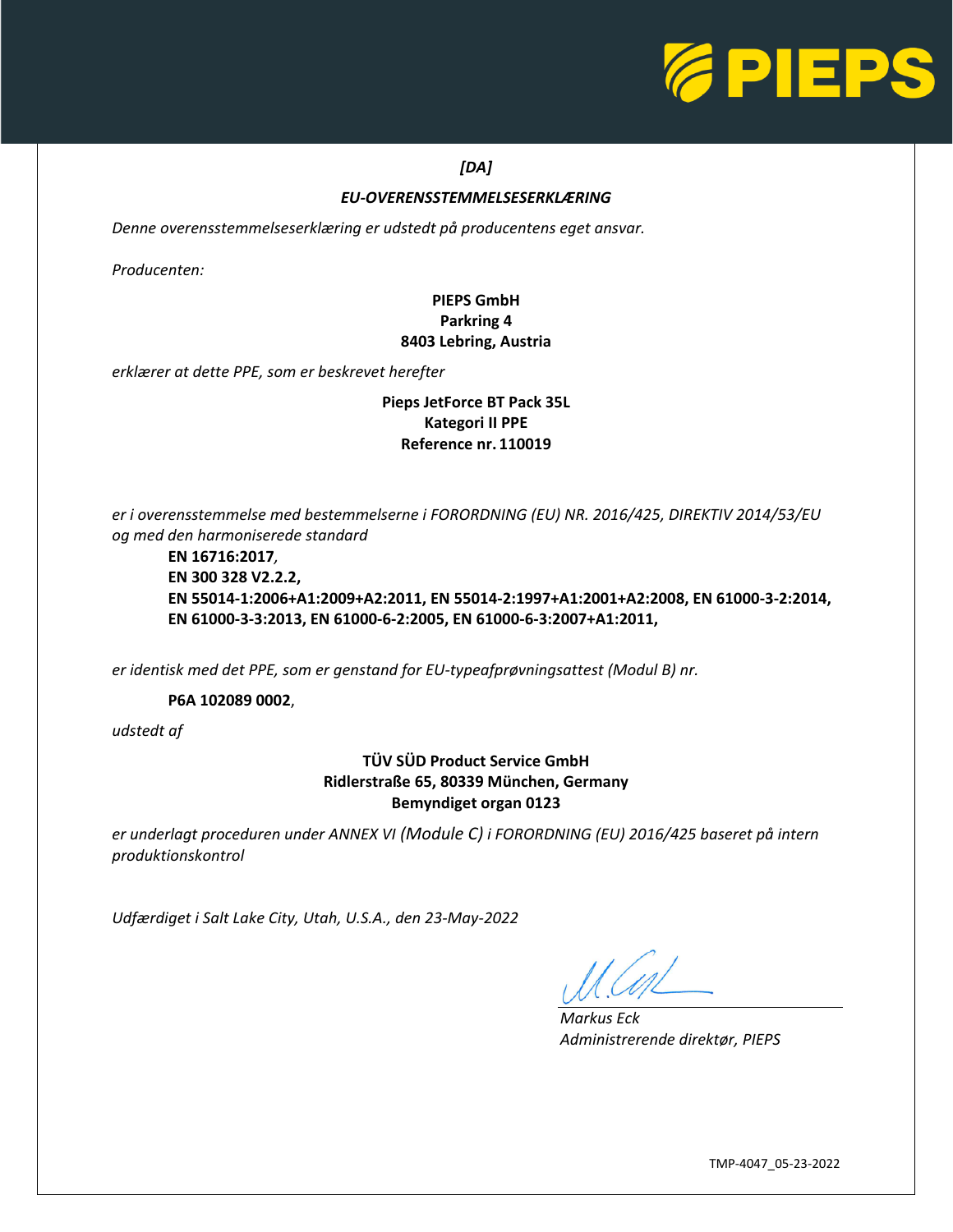

# *[EL]*

### *ΔΗΛΩΣΗ ΣΥΜΜΟΡΦΩΣΗΣ ΕΕ*

*Η παρούσα δήλωση συμμόρφωσης εκδίδεται με αποκλειστική ευθύνη του κατασκευαστή.* 

*Ο κατασκευαστής:*

## **PIEPS GmbH Parkring 4 8403 Lebring, Austria**

*δηλώνει ότι ο εξοπλισμός ατομικής προστασίας (ΕΑΠ) που περιγράφεται παρακάτω*

## **Pieps JetForce BT Pack 35L Κατηγορία II ΕΑΠ Αρ. αναφοράς 110019**

*συμμορφώνεται με τις προδιαγραφές του ΚΑΝΟΝΙΣΜΟΥ (ΕΕ) 2016/425, ΟΔΗΓΙΑ 2014/53/ΕΕ και με το εναρμονισμένο πρότυπο*

**EN 16716:2017***,* **EN 300 328 V2.2.2, EN 55014-1:2006+A1:2009+A2:2011, EN 55014-2:1997+A1:2001+A2:2008, EN 61000-3-2:2014, EN 61000-3-3:2013, EN 61000-6-2:2005, EN 61000-6-3:2007+A1:2011,**

*είναι πανομοιότυπος με τον εξοπλισμό ατομικής προστασίας (ΕΑΠ) που αποτελεί αντικείμενο της εξέτασης τύπου EΕ (ενότητα B) με αρ. πιστοποιητικού*

### **P6A 102089 0002**,

*που εκδόθηκε από*

## **TÜV SÜD Product Service GmbH Ridlerstraße 65, 80339 München, Germany Κοινοποιημένος οργανισμός 0123**

*υπόκειται στη διαδικασία που ορίζεται στο ANNEX VI (Module C) του ΚΑΝΟΝΙΣΜΟΥ (EΕ) 2016/425 με βάση τον εσωτερικό έλεγχο παραγωγής*

*Πραγματοποιήθηκε στο Salt Lake City, Utah, U.S.A., στις 23-May-2022*

L

*Markus Eck Διευθύνων Σύμβουλος, PIEPS*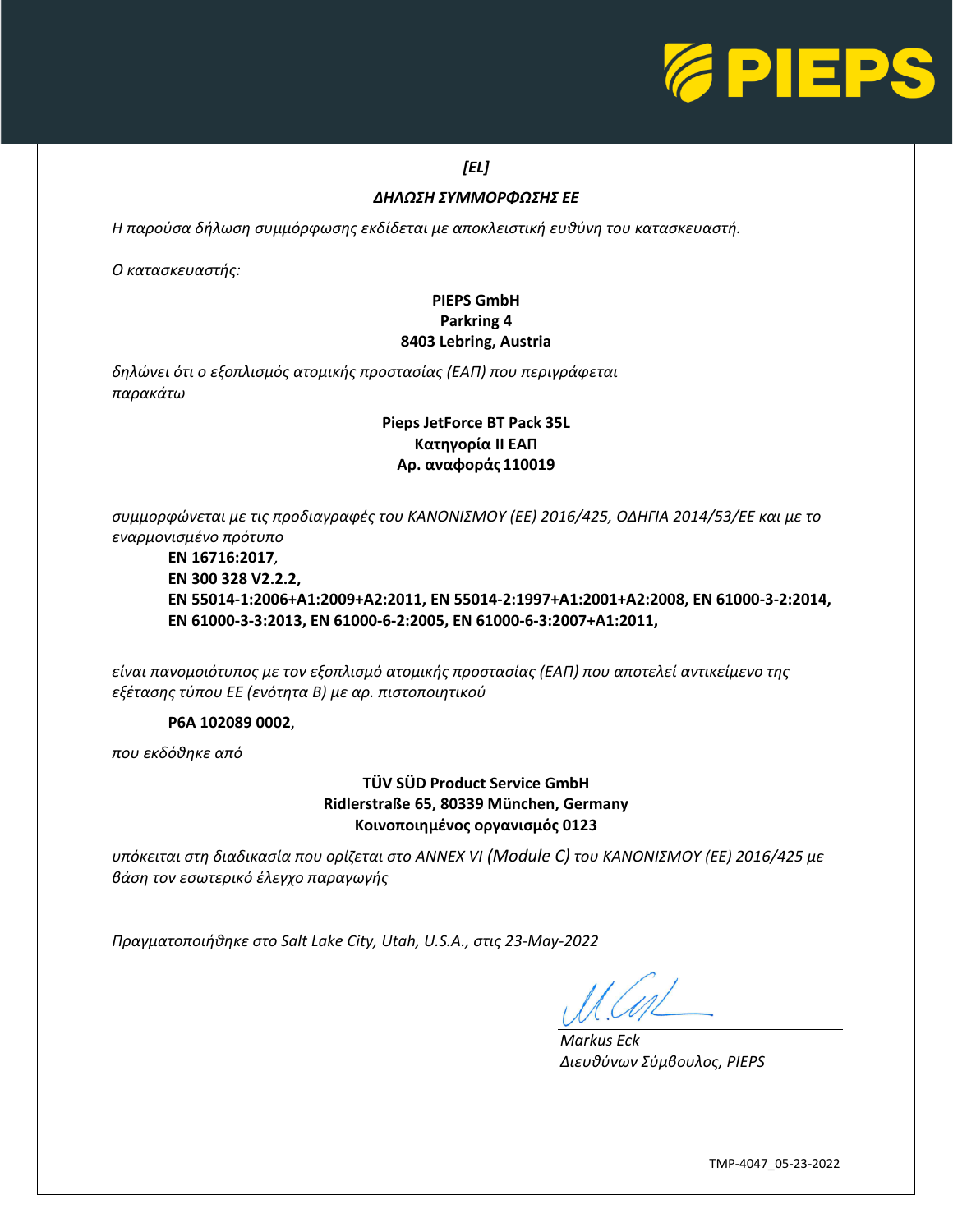

## *[RO]*

### *DECLARAȚIE DE CONFORMITATE UE*

*Această declarație de conformitate a fost emisă pe răspunderea exclusivă a producătorului.* 

*Producătorul:*

## **PIEPS GmbH Parkring 4 8403 Lebring, Austria**

*Declară că echipamentul personal de protecție (EPP) descris în continuare*

**Pieps JetForce BT Pack 35L EPP Categoria II Nr. referință 110019**

*Este în conformitate cu prevederile REGLEMENTĂRII (UE) 2016/425, DIRECTIVA 2014/53/UE și cu standardele armonizate*

**EN 16716:2017***,* **EN 300 328 V2.2.2, EN 55014-1:2006+A1:2009+A2:2011, EN 55014-2:1997+A1:2001+A2:2008, EN 61000-3-2:2014, EN 61000-3-3:2013, EN 61000-6-2:2005, EN 61000-6-3:2007+A1:2011,**

*Este identic cu EPP, care face obiectul omologării de tip UE (Modul B) Nr. certificat*

**P6A 102089 0002**,

*emis de*

## **TÜV SÜD Product Service GmbH Ridlerstraße 65, 80339 München, Germany Autoritate competentă 0123**

*este supus procedurilor specificate în secțiunea ANNEX VI (Module C) din REGULAMENTUL (UE) 2016/425, bazate pe controlul intern al producției*

*Realizate la Salt Lake City, Utah, U.S.A., pe 23-May-2022*

*Markus Eck Director general, PIEPS*

L